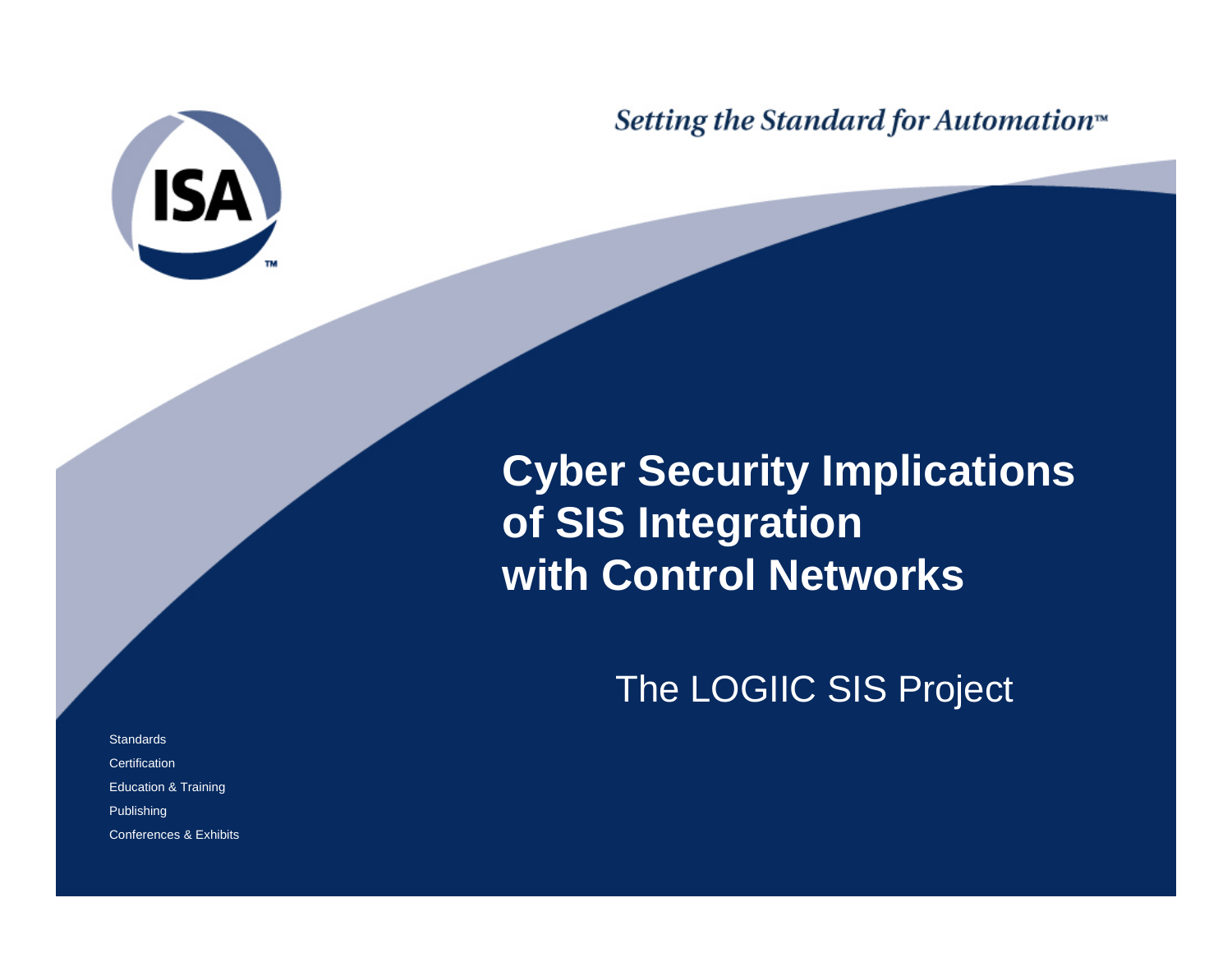

 $\bullet$  **Zach Tudor** is a Program Director in the Computer Science Laboratory at SRI International. He is a management and technical resource for operational and research and development cyber security programs including the DHS Cyber Security Research and Development Center (CSRDC). For CSRDC he provides technical support, subject matter expertise, and project management for projects including, Linking the Oil and Gas Industry to Improve Cybersecurity (LOGIIC) consortium, and the Industrial Control System Joint Working Group (ICSJWG) R&D working group. Prior to his work at SRI, he led a team of cyber security engineers and analysts directly supporting the Control Systems Security Program (CSSP) at DHS.



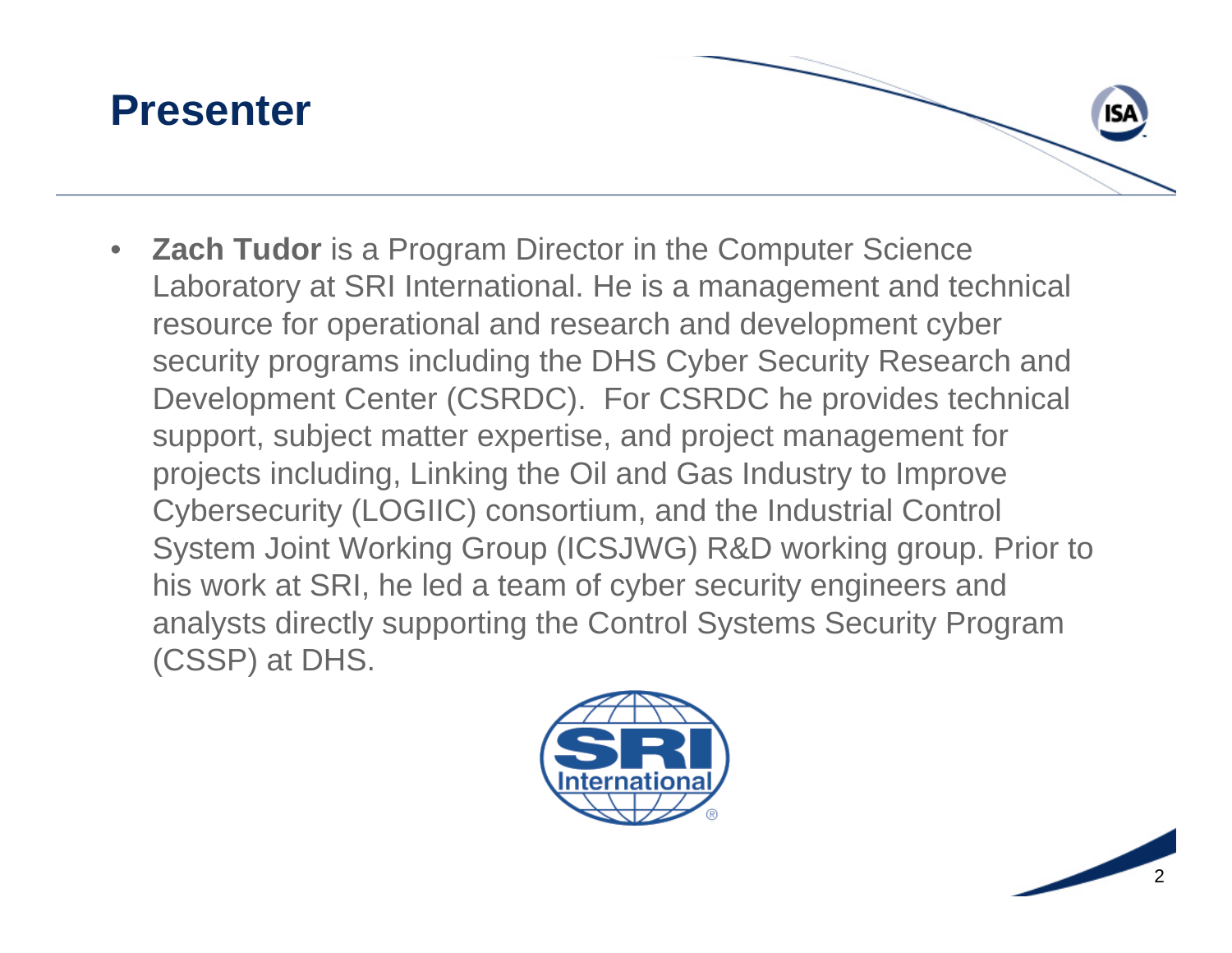### **Presentation Outline**

- About LOGIIC
- SIS Project Background and Goals
- Project Scope and Methodology
- Reference Architectures
- $\bullet$ Findings and Recommendations
- Next Steps

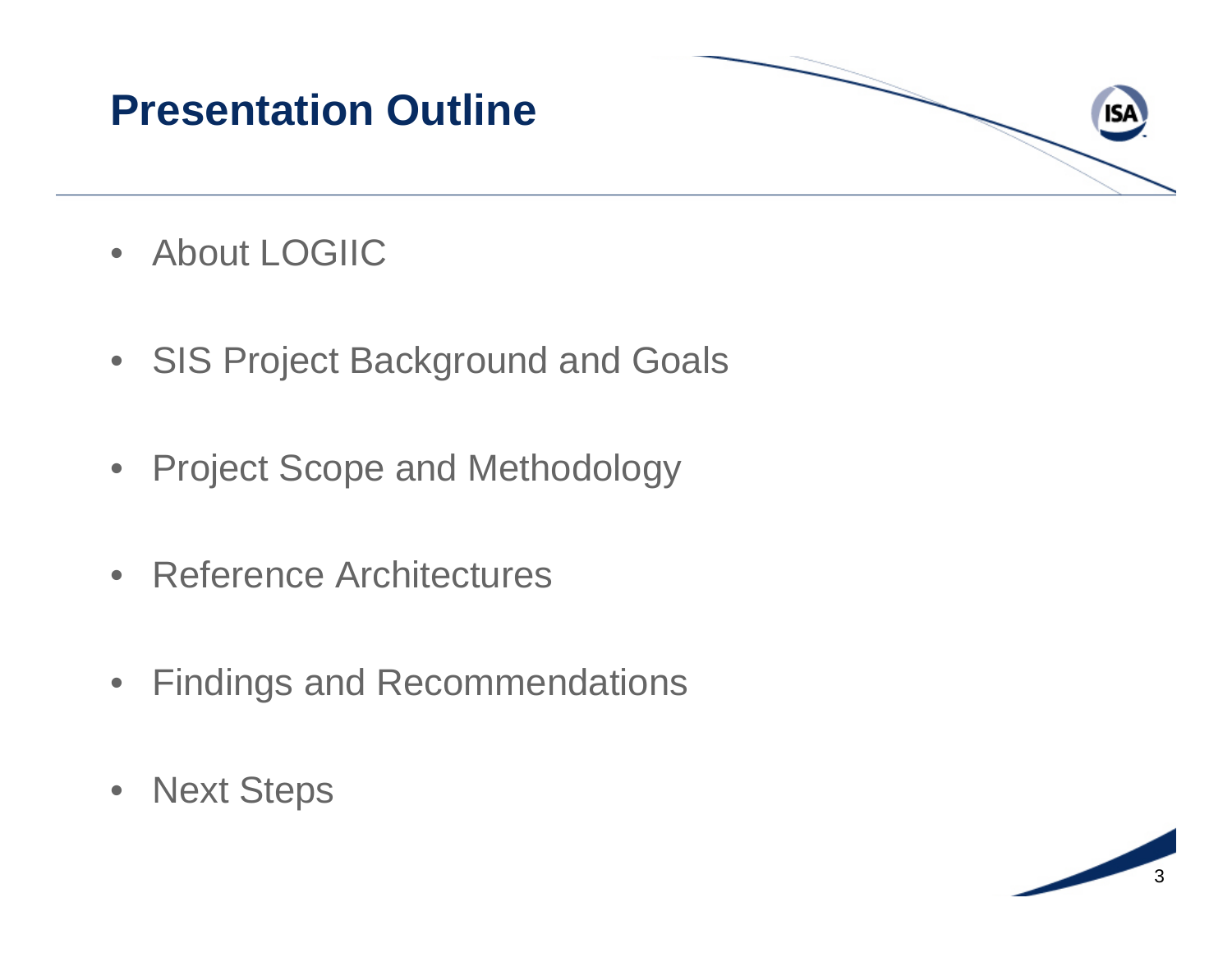# **The LOGIIC Model of Government & Industry Partnership**

- **Example Linking the**
- Oil and
- **Gas**
- **Industry to**
- **Improve**
- Cyber **Security**
- • LOGIIC is an ongoing collaboration of oil and natural gas companies and the U.S. Department of Homeland Security, Science and Technology Directorate.
- • LOGIIC facilitates cooperative research, development, testing, and evaluation procedures to improve cybersecurity in petroleum industry digital control systems.
- • LOGIIC undertakes collaborative research and development projects to improve the level of cybersecurity
- $\bullet$  LOGIIC promotes the interests of the sector while maintaining impartiality, the independence of the participants, and vendor neutrality

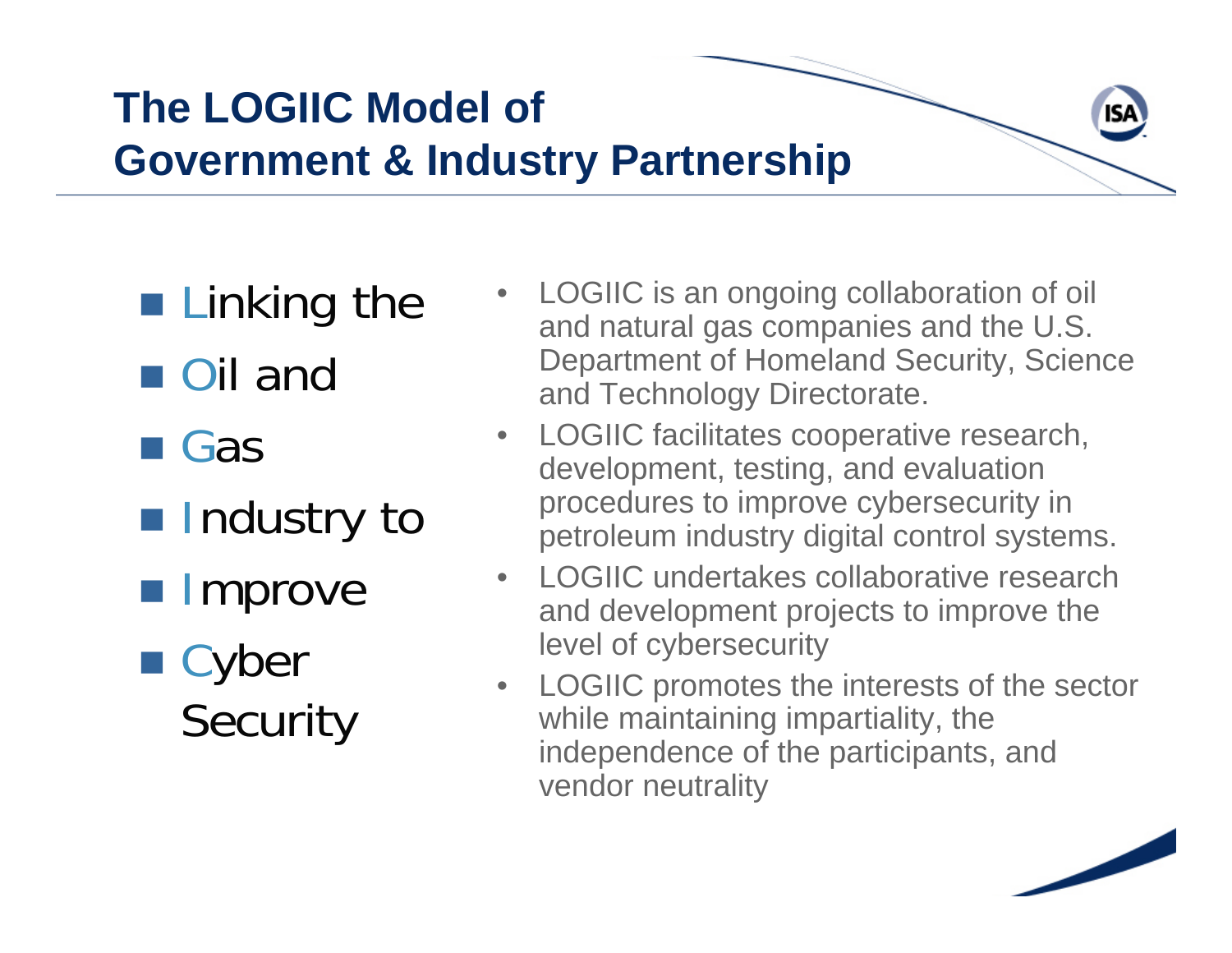# **LOGIIC Broke New Ground in Consortium Governance for Collaborative R&D**

- The Automation Federation (AF) serves as the LOGIIC host organization
	- Members approved a participation agreement with AF
	- Each project is covered by a Project Addendum to this agreement
- $\bullet$  Member companies contribute financially and technically, provide personnel who meet regularly to define projects of common interest, and provide staff to serve on the LOGIIC Executive Committee.
- Current members of LOGIIC include BP, Chevron, Shell, Total, and other large oil and gas companies that operate significant global energy infrastructure.
- The U.S. Department of Homeland Security, Science and Technology Directorate has contracted with the scientific research organization SRI International to provide scientific and technical guidance as well as project management for LOGIIC.

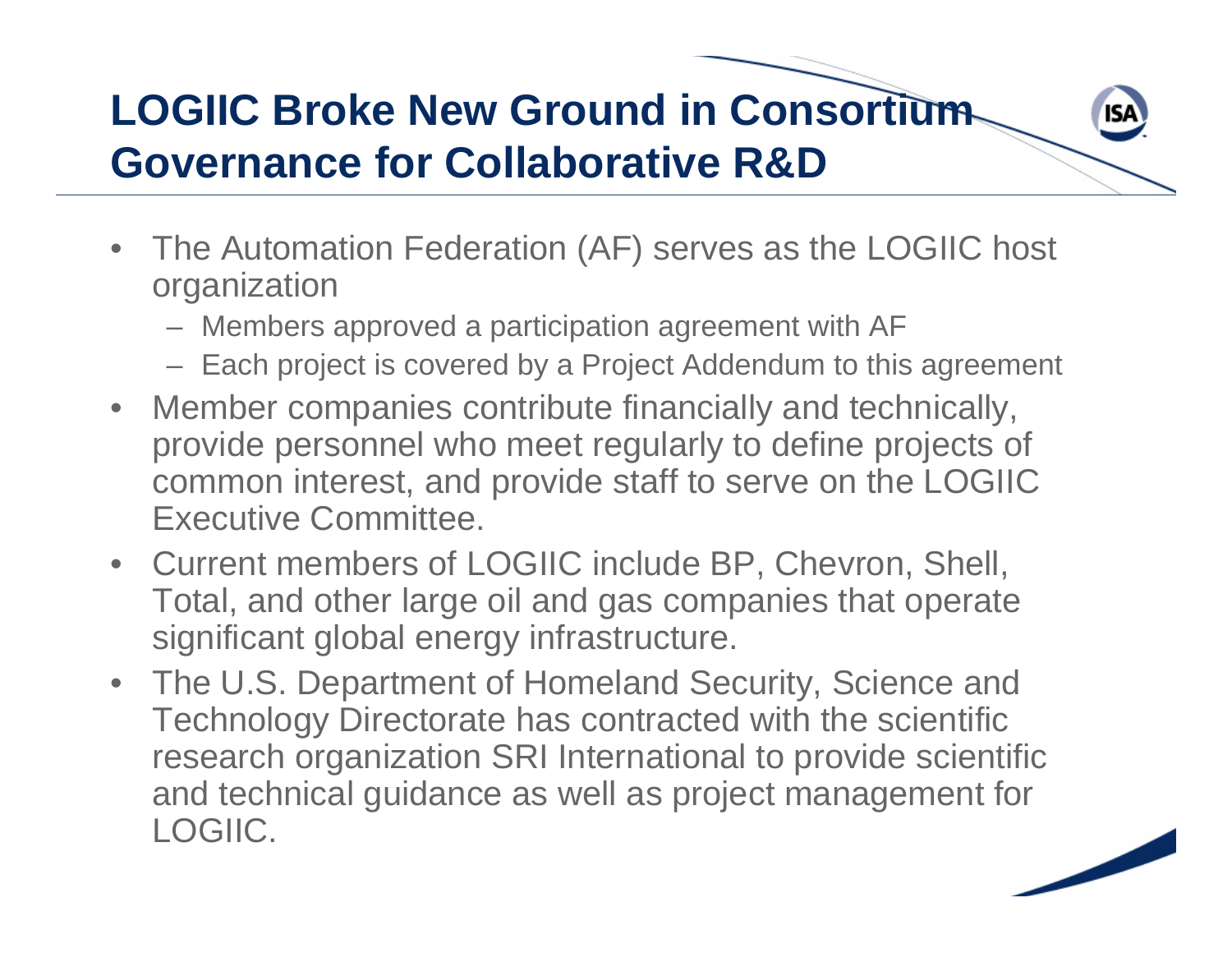# **LOGIIC Model Adds Major Value to the Oil & Gas Industry**

- Industry gains access to Government-funded experts and labs they would otherwise not have easy access to.
- Participant commitment is key. This kind of partnership is not a spectator sport – the first LOGIIC project was a success because time and resources were invested and people were committed to doing great work.
- The LOGIIC Correlation Project resulted in a real and validated solution, not just a paper product.
	- $\mathcal{L}_{\mathcal{A}}$  Chevron Pipeline deployed the solution with some of these benefits:
		- Monitor events in real-time instead of weekly
		- Reduce investigation time for events by at least 85%
		- Provide forensic evidence
	- Many vendors are now developing their products; some are already available in the market.

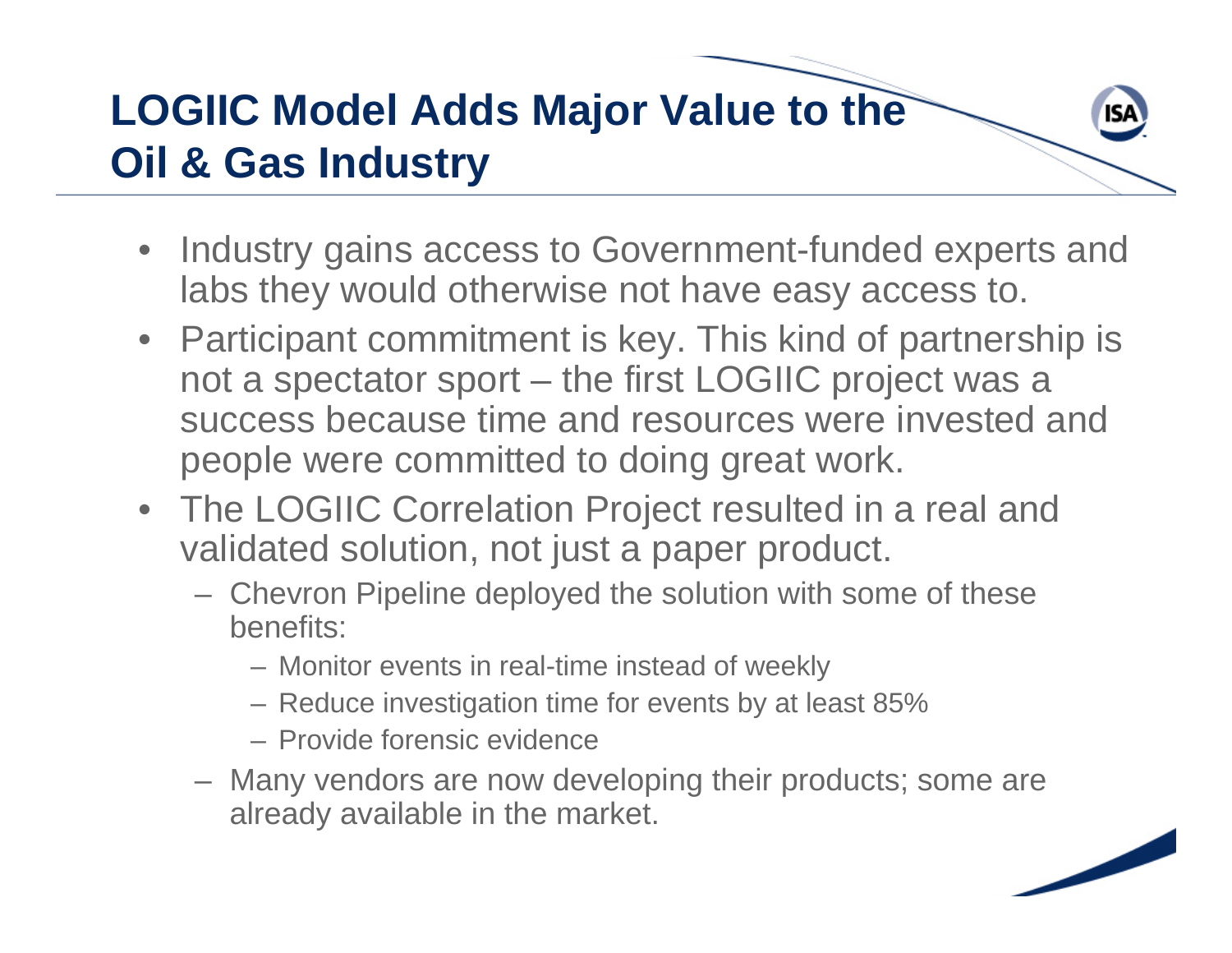# **LOGIIC Project SIS (Background) Security of Safety Instrumented Systems**

- SIS objective: bring a process plant to a safe state when an excursion outside pre-established operating parameters occurs
- SIS increasingly integrate with process control systems
	- Traditional physical separation between control and safeguarding has been reduced through integration of certain systems components of control systems and safeguarding systems
- Research Question: Is the technical integrity of our production facilities jeopardized because of Cybersecurity issues under SIS/BPCS integration? Challenges include:
	- Prevent false trips of SIS caused by corrupted SIS configuration or false signals to SIS
	- Ensure SIS activates when required
	- Prevent operator loss of view

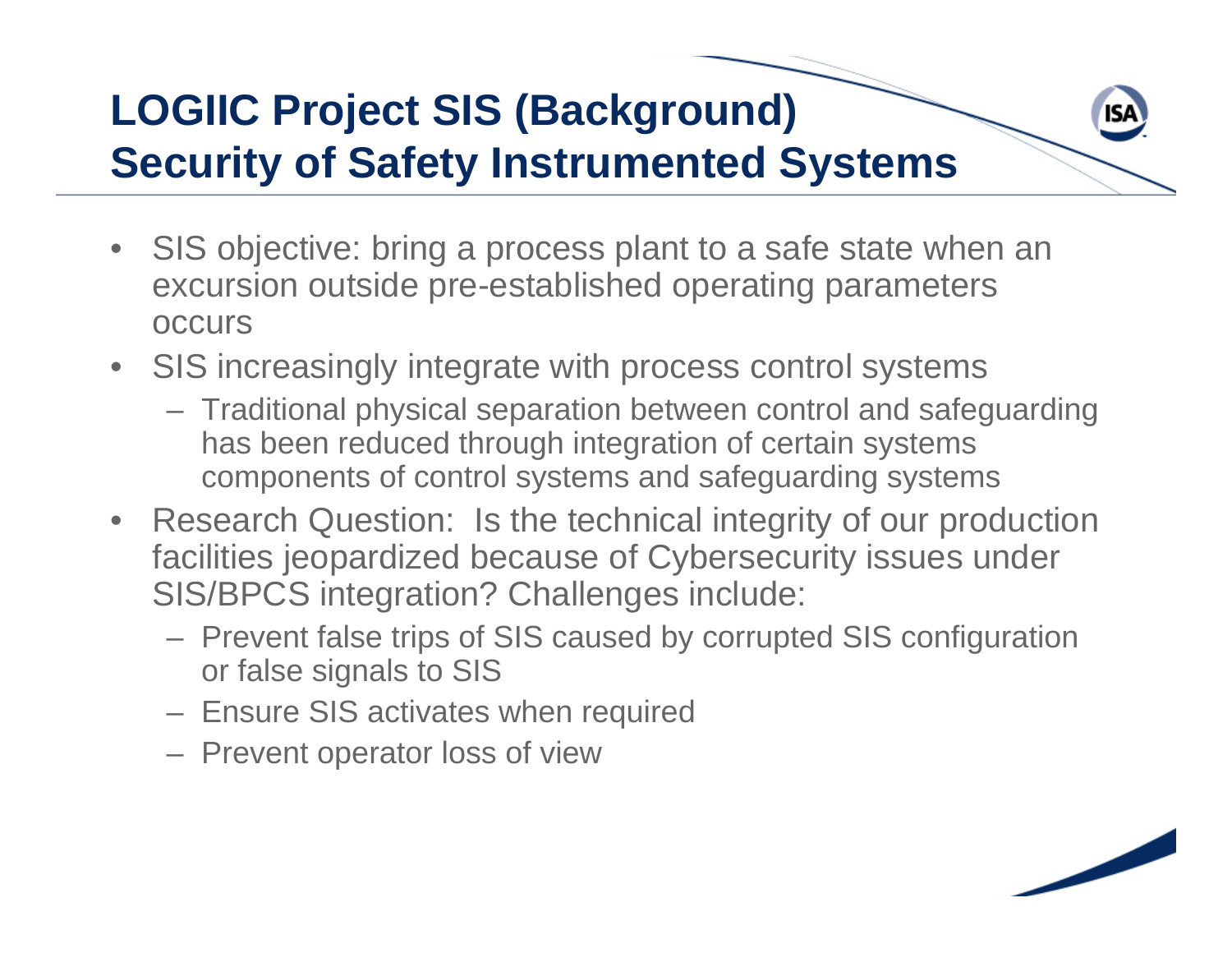### **LOGIIC Project SIS Goals and Deliverables**

- $\bullet$  The objective was not to conduct a vendor comparison, but rather to assess, for each of the representative architectures, to what degree the safety function could be interrupted by an attacker with a foothold on the BPCS.
- LOGIIC SIS will result in
	- Security improvements
	- Characterization of residual risk
	- Architectural recommendations
	- Confidence in the architectural integrity of SIS
- •**Status** 
	- Evaluations completed summer-autumn 2010
	- LOGIIC-proprietary, vendor-specific report prepared for each evaluation
	- Final summary report provides architectural recommendations for BPCS/SIS integration
	- Outreach to standards bodies and the sector is underway.

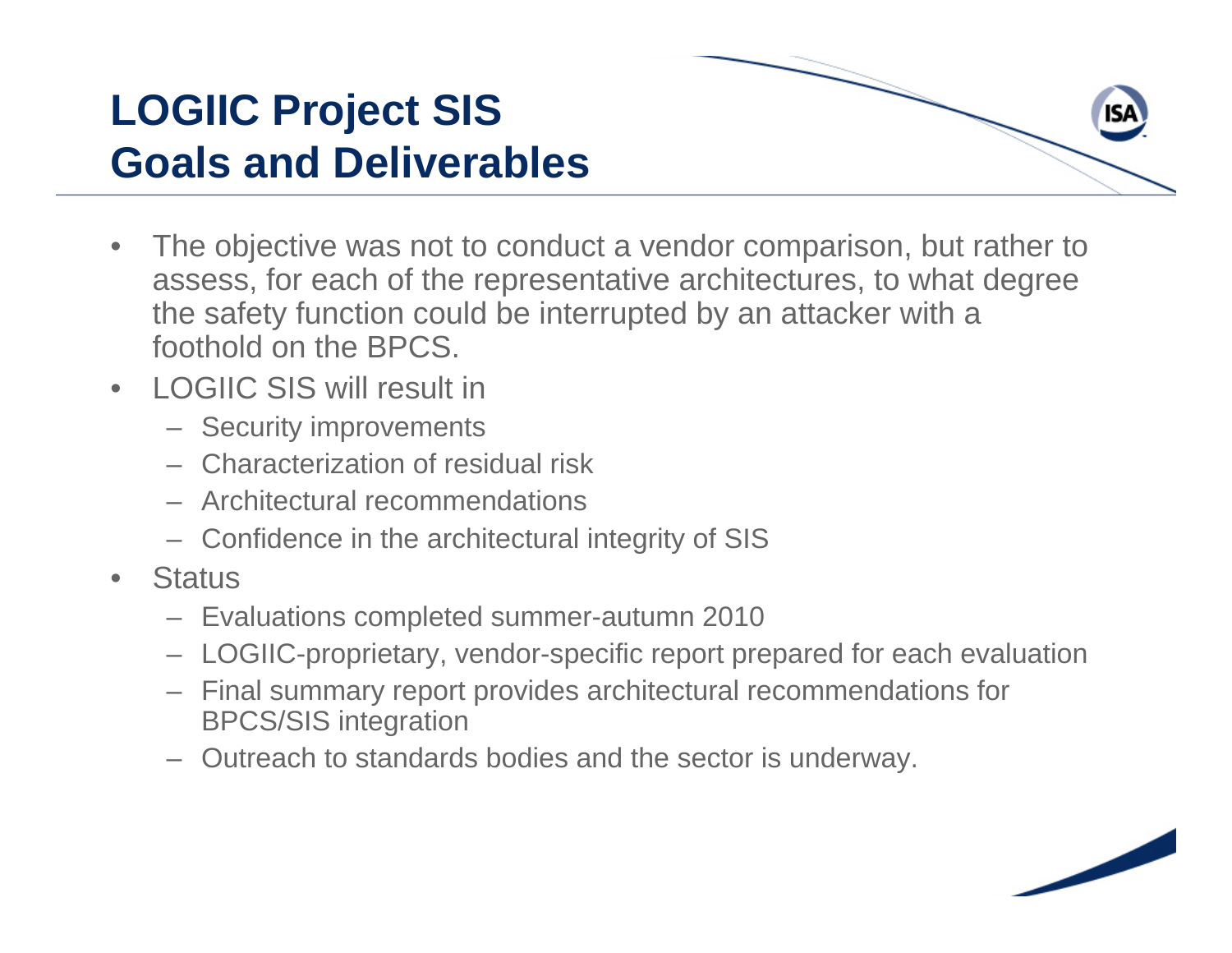#### **SIS Project Scope**

- The project scope was limited to SIS environments and components that are typically found within the oil and gas industry.
- The BPCS was assumed to have been compromised, and was the entry point for the evaluations.



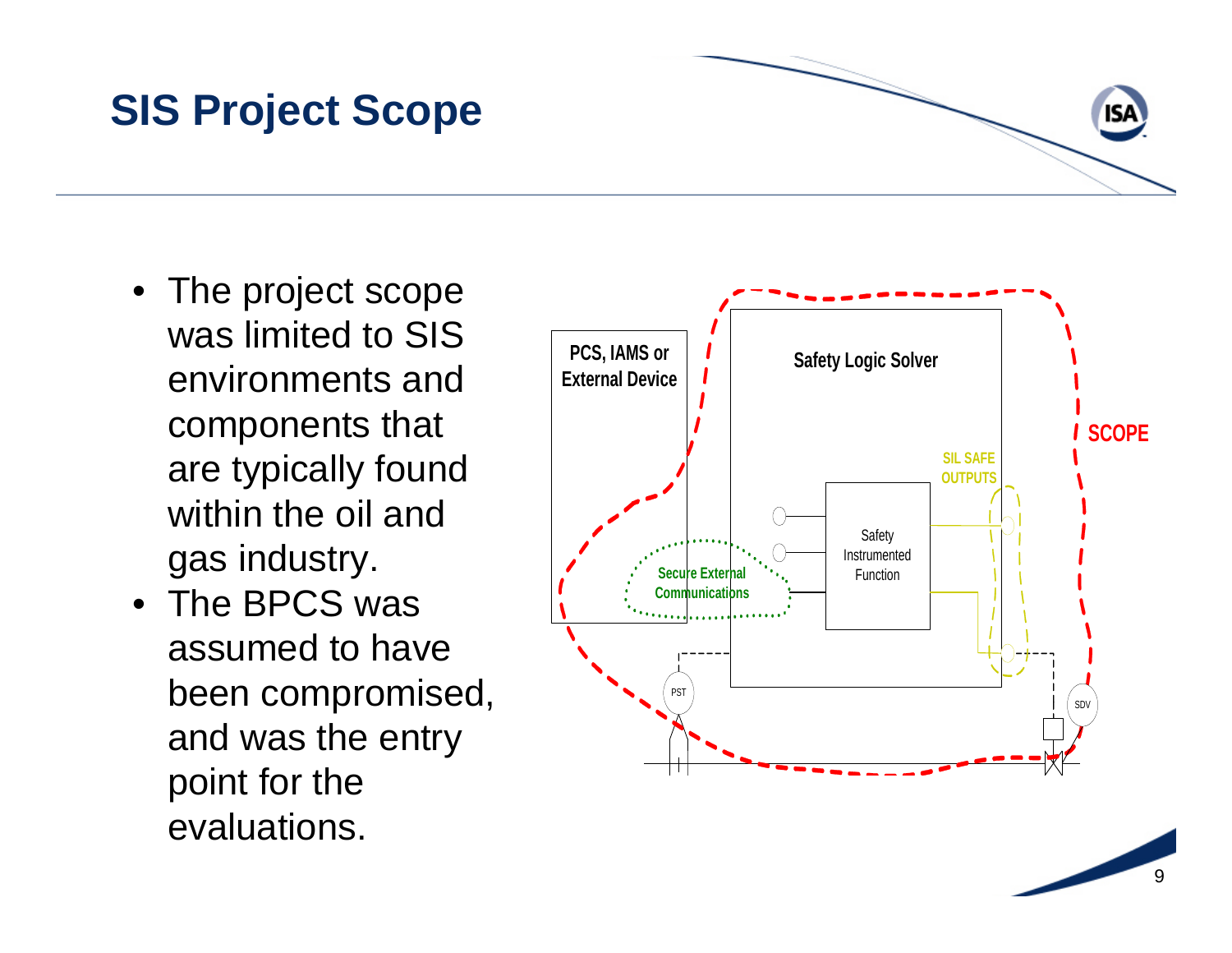#### **Project Methodology**

- Develop a functional requirements document (FRD) and the identify three reference architectures reflecting common strategies for integrating control and safety.
- Contract with leading subject matter experts (SMEs) who assisted the LOGIIC team in refining the FRD, developing the evaluation methodology and conducted the evaluations.
- Selected three representative systems from leading automation vendors who provided systems representing one of the reference architectures for evaluation.

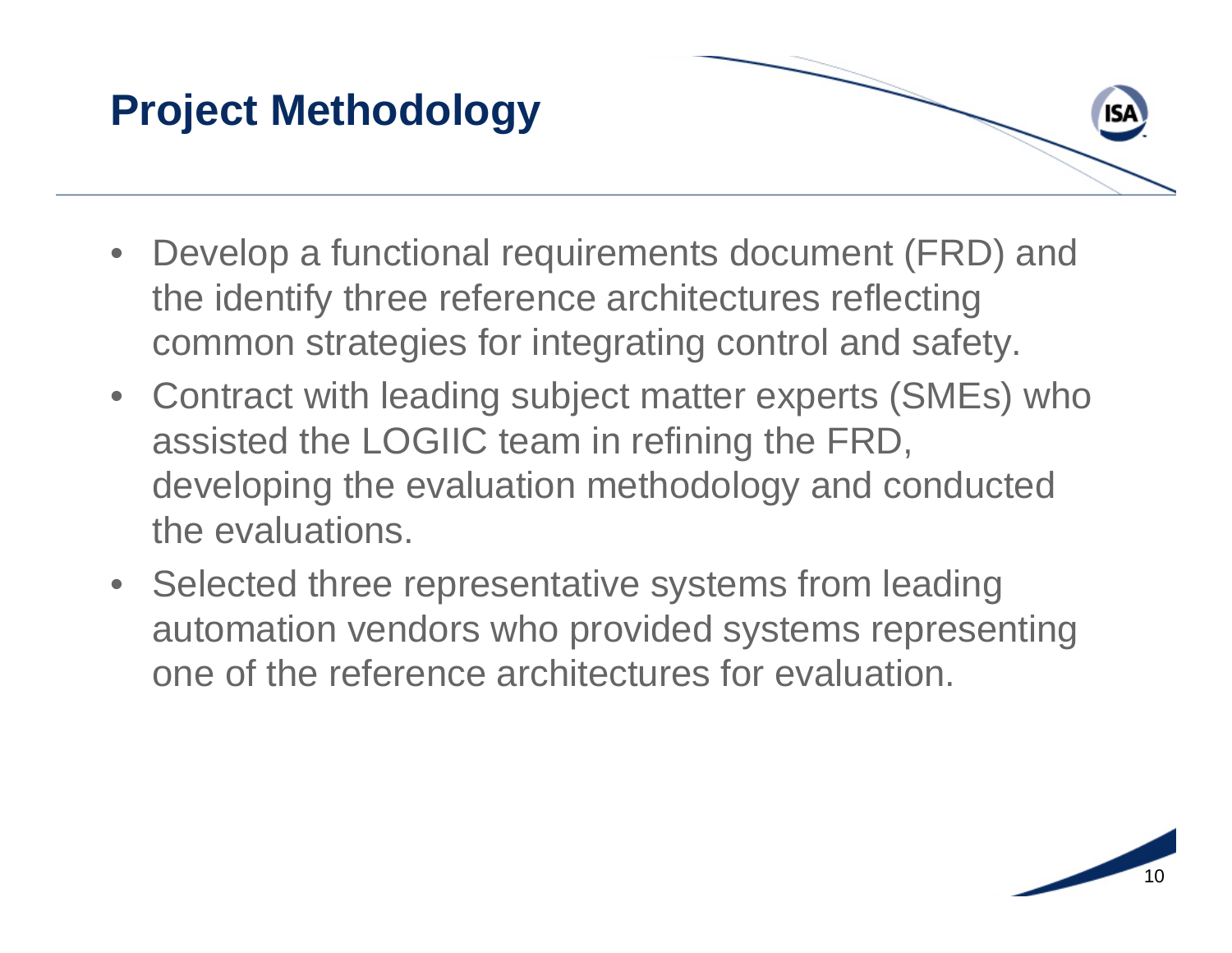### **Project Methodology (cont)**

- Select commercially available vendor systems that were representative of the reference architectures defined in the FRD.
- A template evaluation plan (EP) was tailored for each evaluation to reflect differences in the systems being evaluated approved by the vendor and the LOGIIC team.
- The evaluation schedule, MOU, and monitor configurations were customized for each evaluation and reviewed with the vendors and SME teams.



isa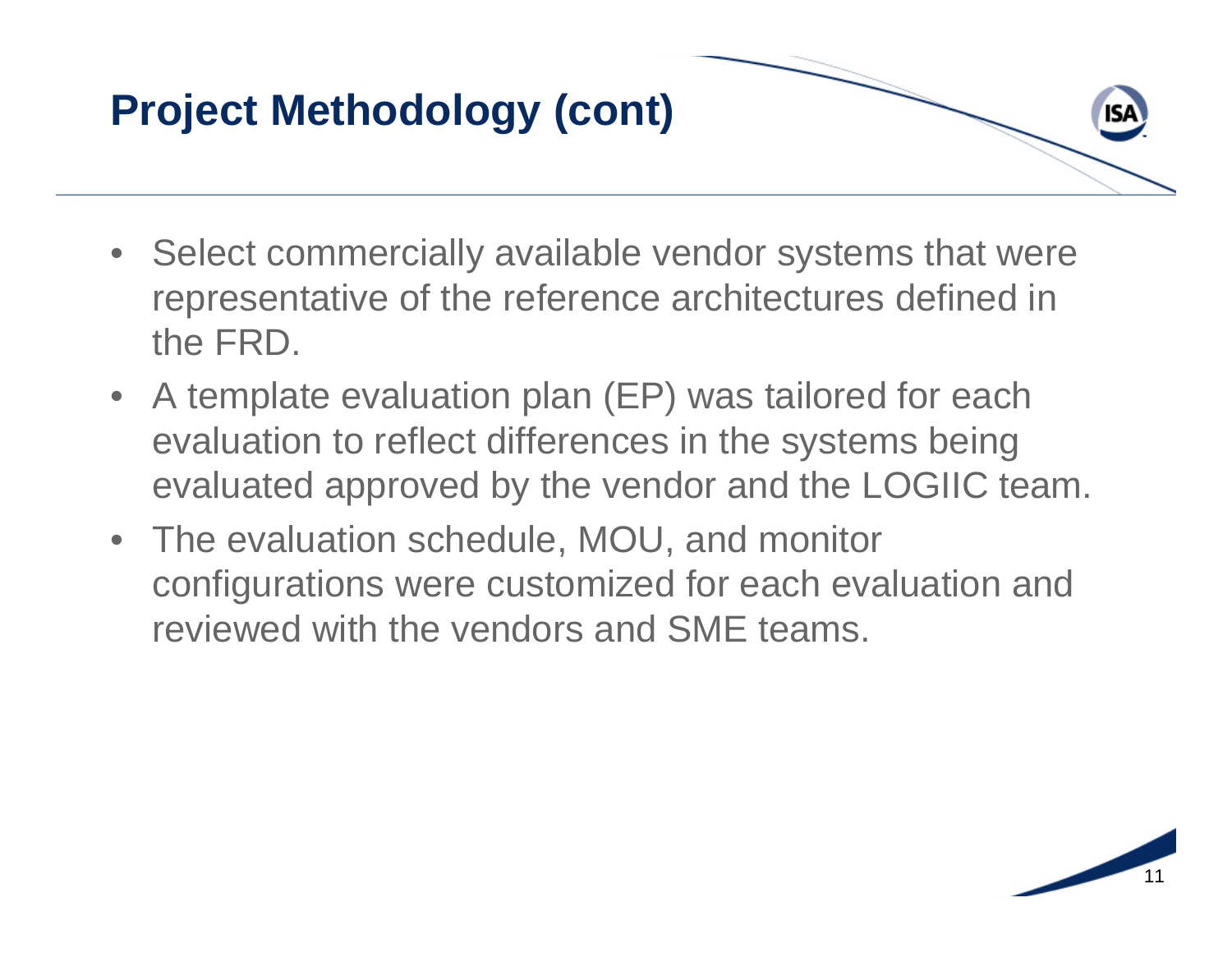# **Evaluation Methodology**

- Testing included a variety of approaches that combined automated and tailored security assessment tactics.
- Focus was on threats and vulnerabilities that would impact the safety system
- Attacks on communication robustness:
	- ARP specific attacks (Grammar, Host Reply Storm, Cache Request Storms, Saturation, etc.)
	- Ethernet specific attacks (Broadcast Storm, Fuzzer, Grammar, Multicast Storm, Unicast Storm, etc.)
	- ICMP and IGMP specific attacks (Fuzzer, ICMP Storm, Type/Code Cross Product, V3 corruption)
	- IP specific attacks
	- TCP/UDP specific attacks

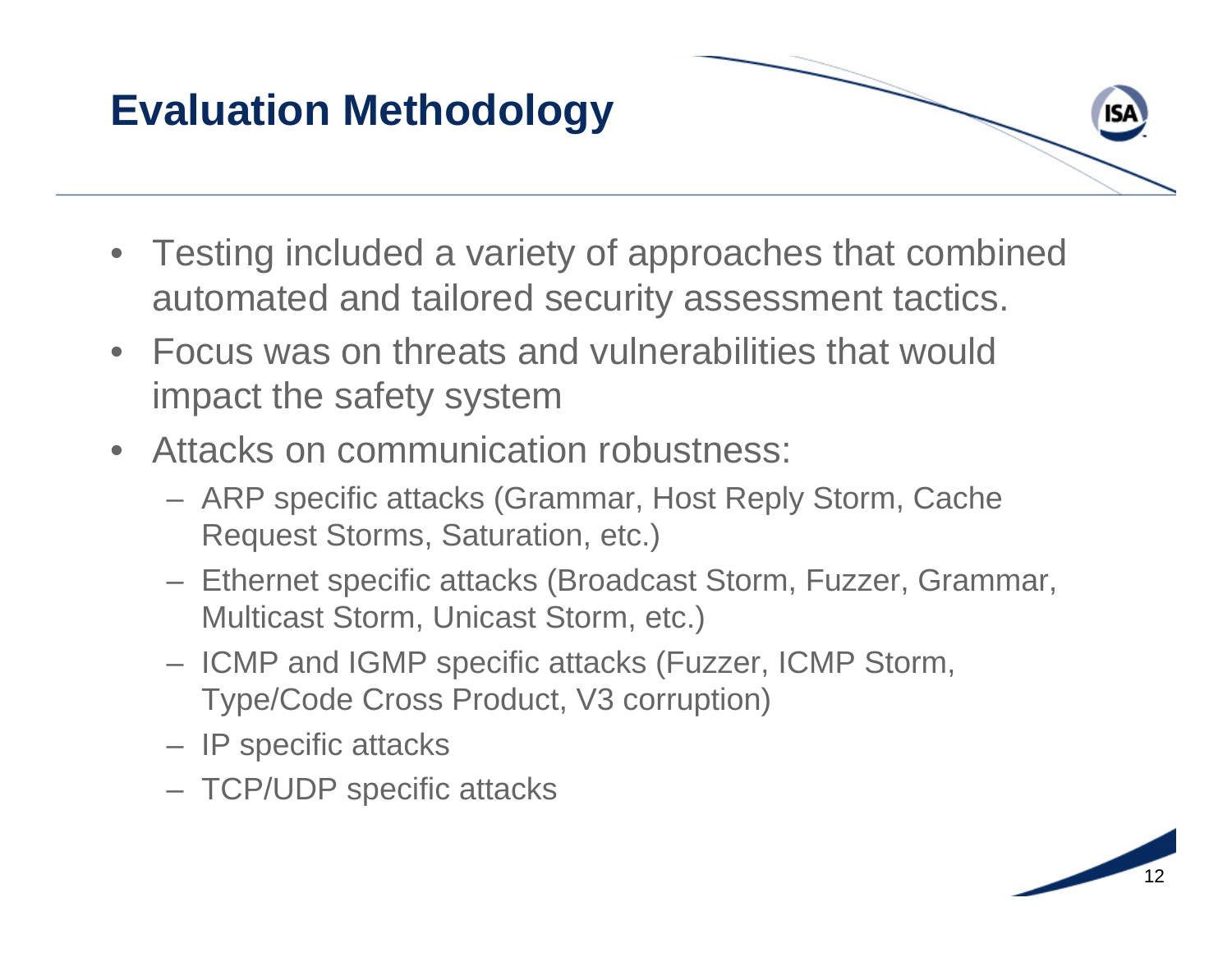# **Evaluation Methodology (cont)**

- Advanced vulnerability enumeration and scanning was performed with tailored scripts to address the uniqueness of the target of evaluation.
- Proved very effective in (a) confirming vulnerabilities uncovered by automated scanning and (b) providing a foundation to create and execute system-specific exploits.
- Methods included modified network sniffing, traffic replay, data injection, signal interrupt messaging, bitflipping and integrity impact tests, payload injection attacks, resource starvation, cryptographic analysis, password cracking, privilege escalation, directory traversal, forced error manipulation, . . .



isa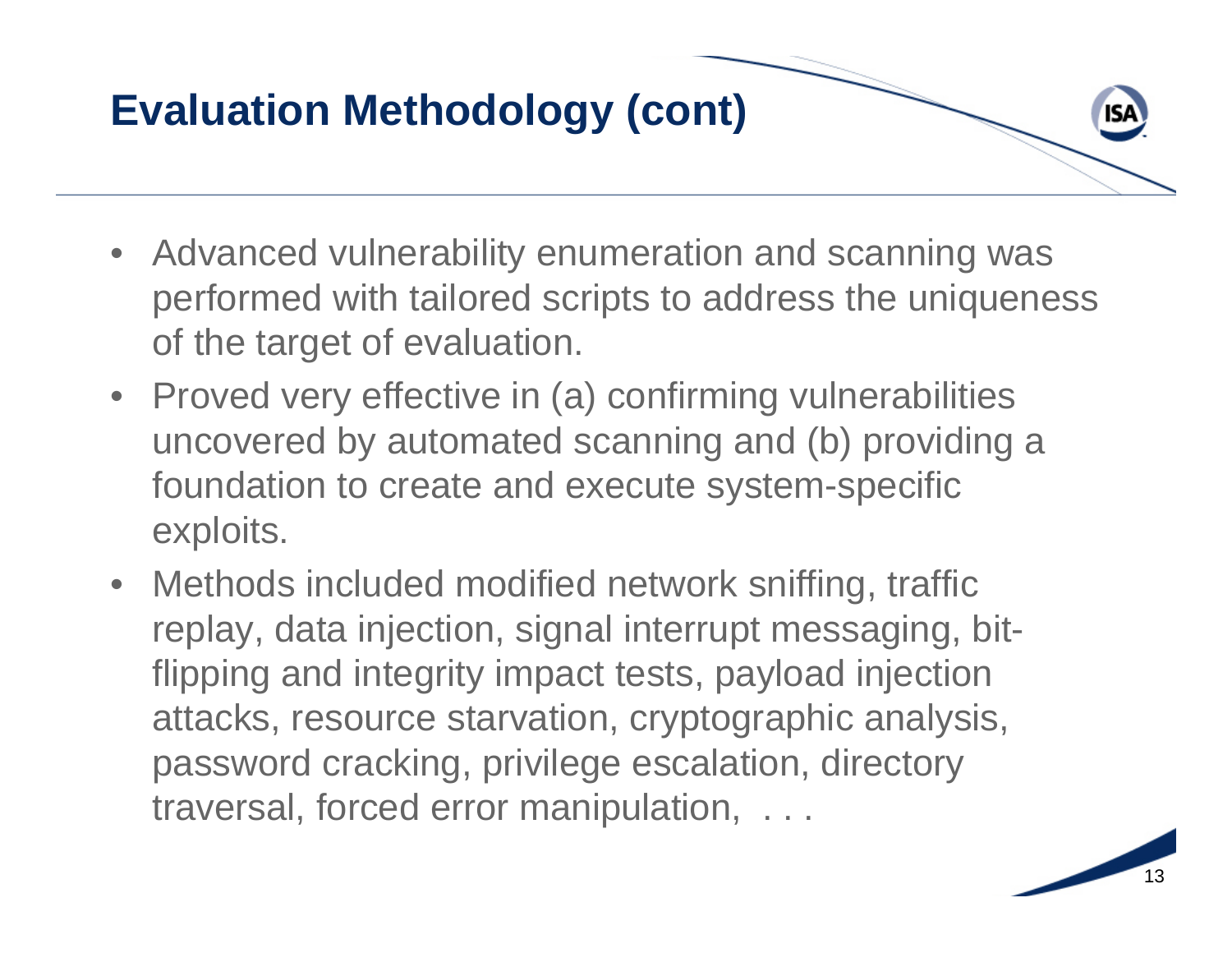### **Reference Architectures**

- Architecture A represents the highest level of integration between the BPCS and SIS
	- The BPCS and SIS controllers, engineering workstations (EWSs), and human-machine interface (HMI)/operator workstations (OWSs) all reside on a common LAN.
- Architecture B type systems have a "moderate" level of integration between the BPCS and SIS
	- Similar to Architecture A except that it provides an isolated safety-critical network for peer-to-peer communications between SIS controllers.
- Architecture C represents systems that have traditional isolation between the BPCS and SIS
	- Typical of systems that provide an interface between the control system and the SIS but are not tightly integrated.



ISΑ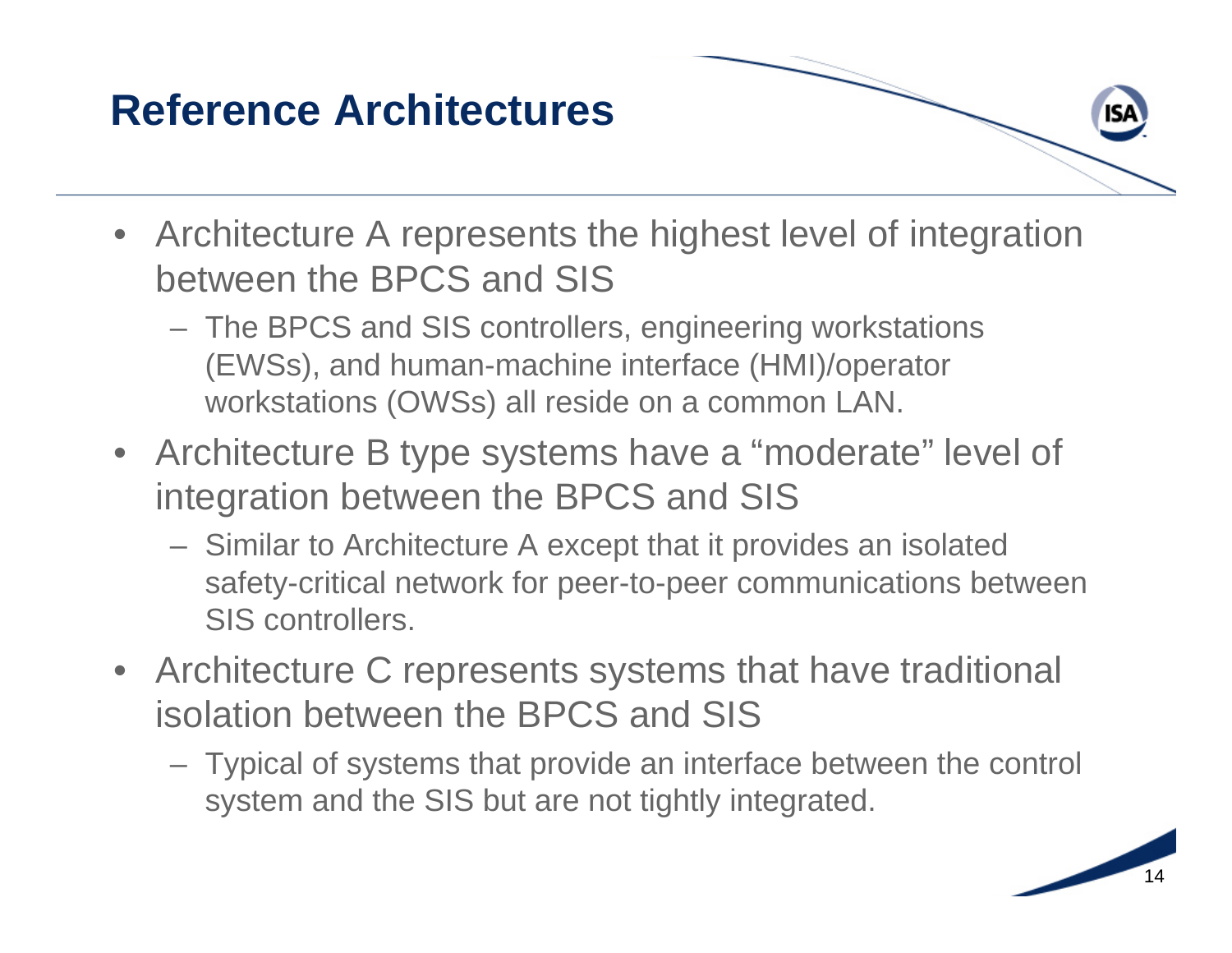### **Reference Architecture A**

Architecture A is typical of systems that offer a high level of integration between the basic process control system (BPCS) and the safety instrumented system (SIS). In this architecture, the BPCS and SIS controllers, engineering workstations (EWSs), and HMI/operator workstations (OWSs) all reside on a common local area network (LAN). Characteristics of Architecture A:

•In some cases, the SIS EWS on the process control network (PCN) and the BPCS EWS may reside on the same physical workstation, but with role separation.

•Engineering tools may be integrated into the BPCS database / HMI so that configuration of the logic solver populates the BPCS database / HMI automatically.

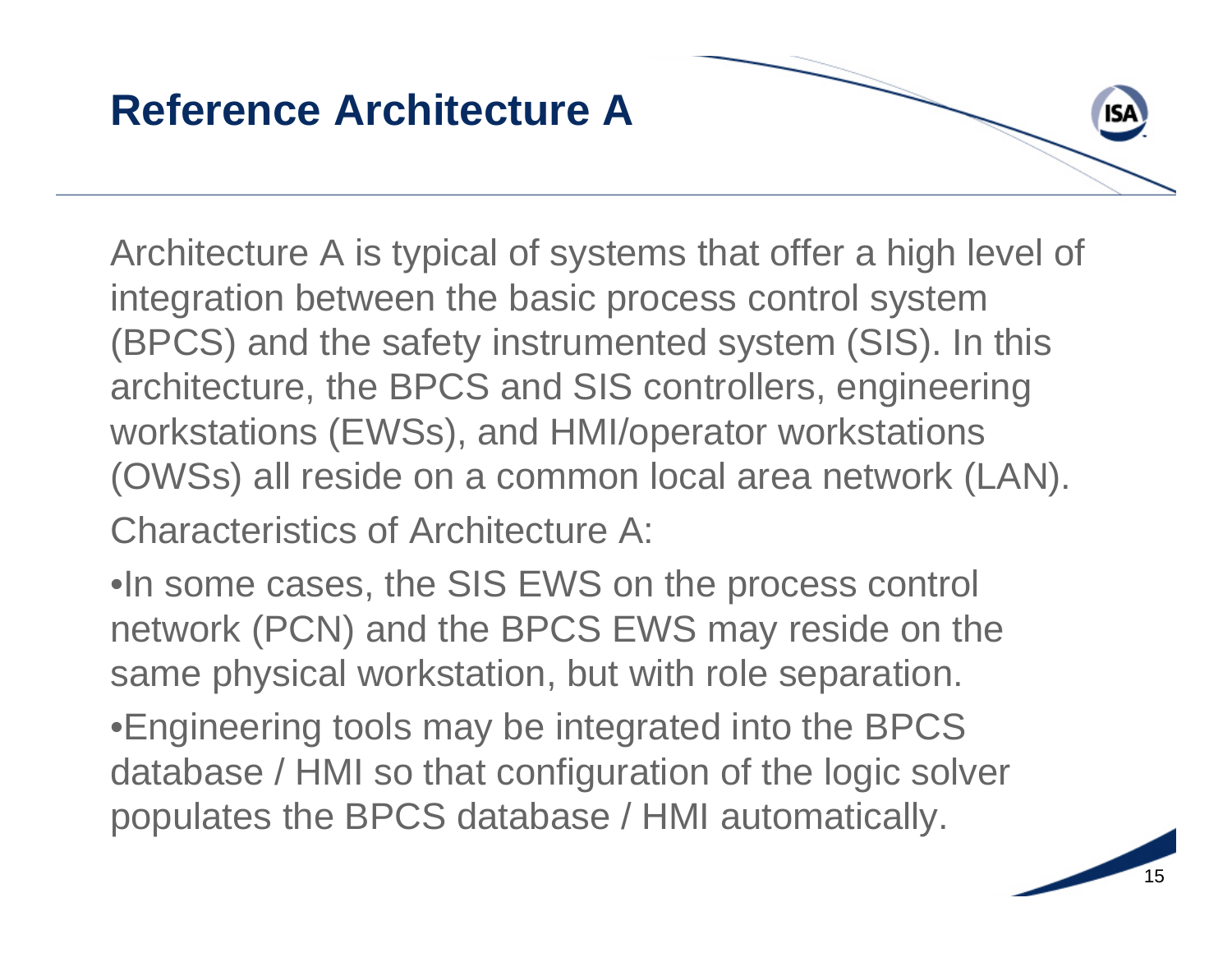

Characteristics of Architecture A:

•Interface to BPCS HMI is via direct peer connection on the PCN, but may be proprietary protocol or open protocol (Modbus TCP).

•Field devices are using analog/discrete signals for safety instrumented functions (SIFs), but are starting to use digital bus technologies for diagnostics and configuration where the digital signal is superimposed onto the analog signal. These smart field devices are in turn connected to instrument asset management systems (servers on the PCN). Partial stroke test (PST) for final shutdown elements may be initiated from BPCS and record data on PST results.